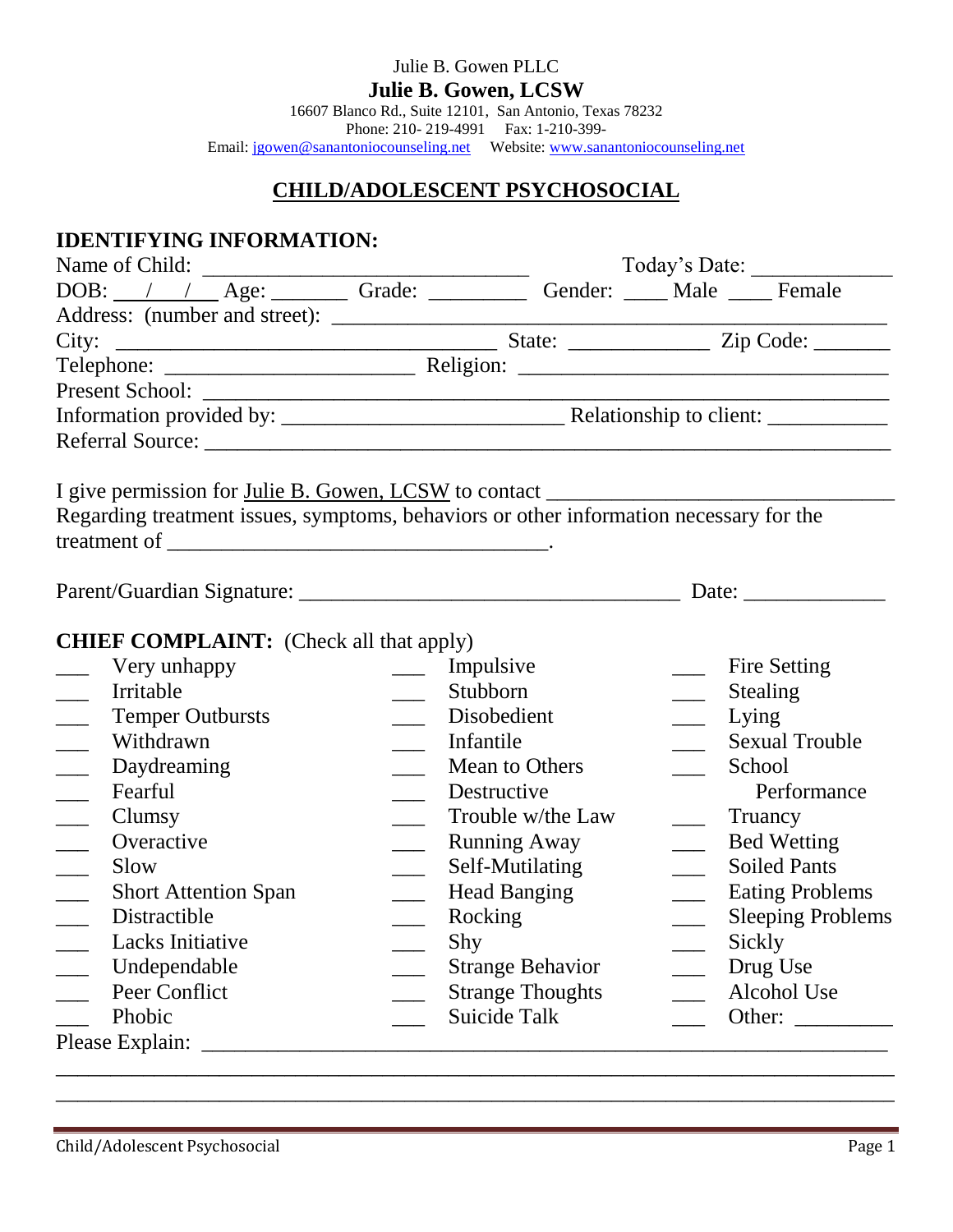| Describe:                                                                                                                                                                            |
|--------------------------------------------------------------------------------------------------------------------------------------------------------------------------------------|
| <b>History of Current Problem:</b>                                                                                                                                                   |
| How long have these problems occurred? (number of weeks, months, years)                                                                                                              |
| Previous Treatment: Whom/When: Was previous treatment successful? ______ Yes _____ No How?                                                                                           |
|                                                                                                                                                                                      |
| How have you tried to solve the problem $(s)$ ?                                                                                                                                      |
| Has child had any academic/psychological testing? _____ Yes _____ No                                                                                                                 |
|                                                                                                                                                                                      |
| What has happened most recently that makes you seek help at this time?                                                                                                               |
| Problems perceived to be: _____ very serious _____ serious _____ not serious                                                                                                         |
|                                                                                                                                                                                      |
| What changes would you like to see in your child? _______________________________                                                                                                    |
|                                                                                                                                                                                      |
| What changes would you like to see in your family? ______________________________                                                                                                    |
| <b>FAMILY OF ORIGIN:</b><br>Parents: ____ Married ____ Separated ____ Divorced ____ Never Married<br>Mother: ____ Natural Parent ____ Step-Parent ____ Adoptive Parent ____ Relative |
| Previous Pregnancies, Abortions, Miscarriages: __________________________________                                                                                                    |
|                                                                                                                                                                                      |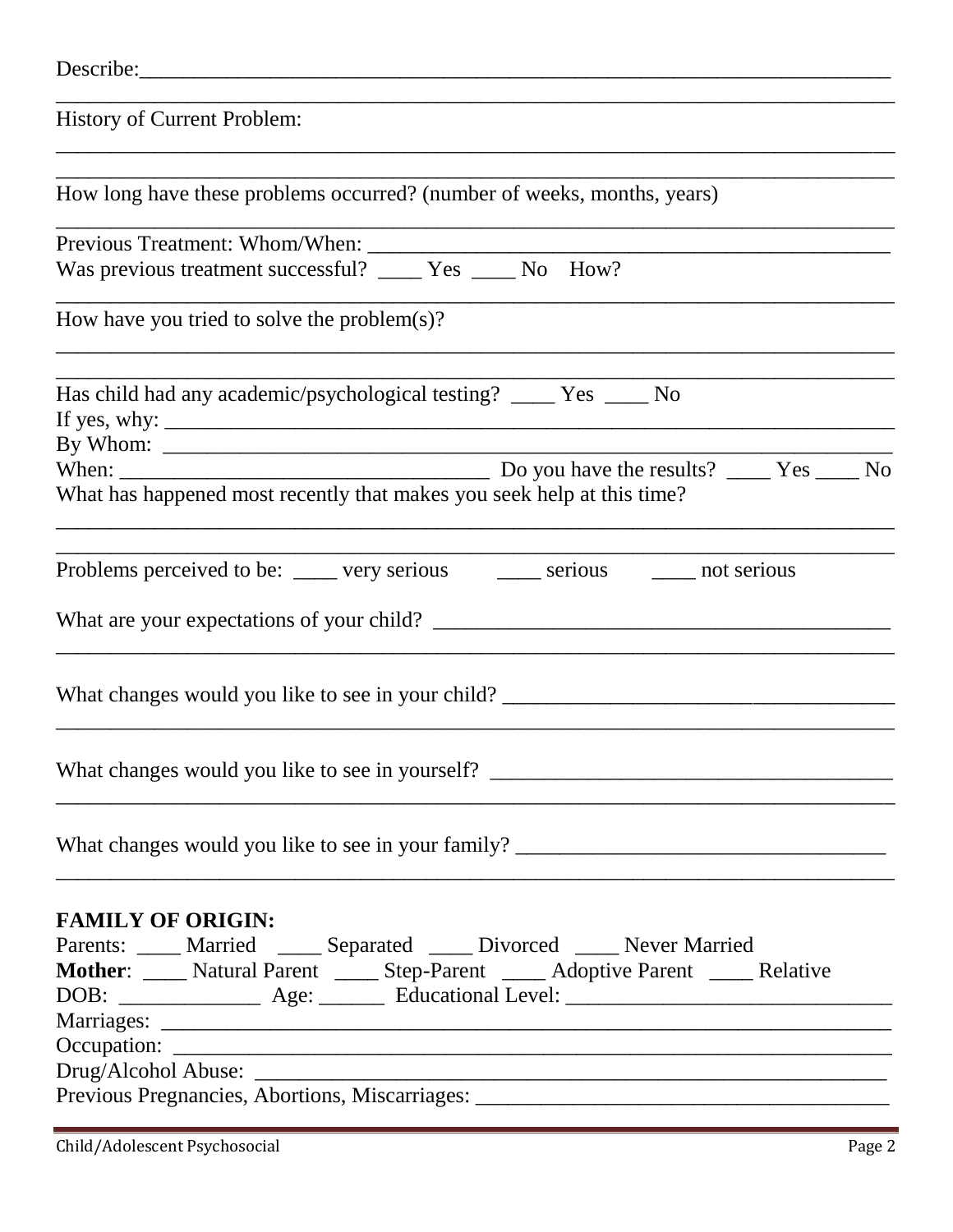| Maternal Grandparents: (Living, if deceased how? Divorced/Never Married/Remarried)                                                                                                                                                                                   |
|----------------------------------------------------------------------------------------------------------------------------------------------------------------------------------------------------------------------------------------------------------------------|
|                                                                                                                                                                                                                                                                      |
|                                                                                                                                                                                                                                                                      |
|                                                                                                                                                                                                                                                                      |
| <b>Father:</b> _____ Natural Parent _____ Step-Parent _____ Adoptive Parent _____ Relative<br>Paternal Grandparents: (Living, if deceased how? Divorced/Never Married/Remarried)<br>,我们也不能在这里,我们也不能在这里的时候,我们也不能会不能会不能会不能会不能会不能会不能会。""我们的人们,我们也不能会不能会不能会不能会不能会不能会不能会不 |
|                                                                                                                                                                                                                                                                      |
| If Child is Adopted:                                                                                                                                                                                                                                                 |
|                                                                                                                                                                                                                                                                      |
| Alliances:                                                                                                                                                                                                                                                           |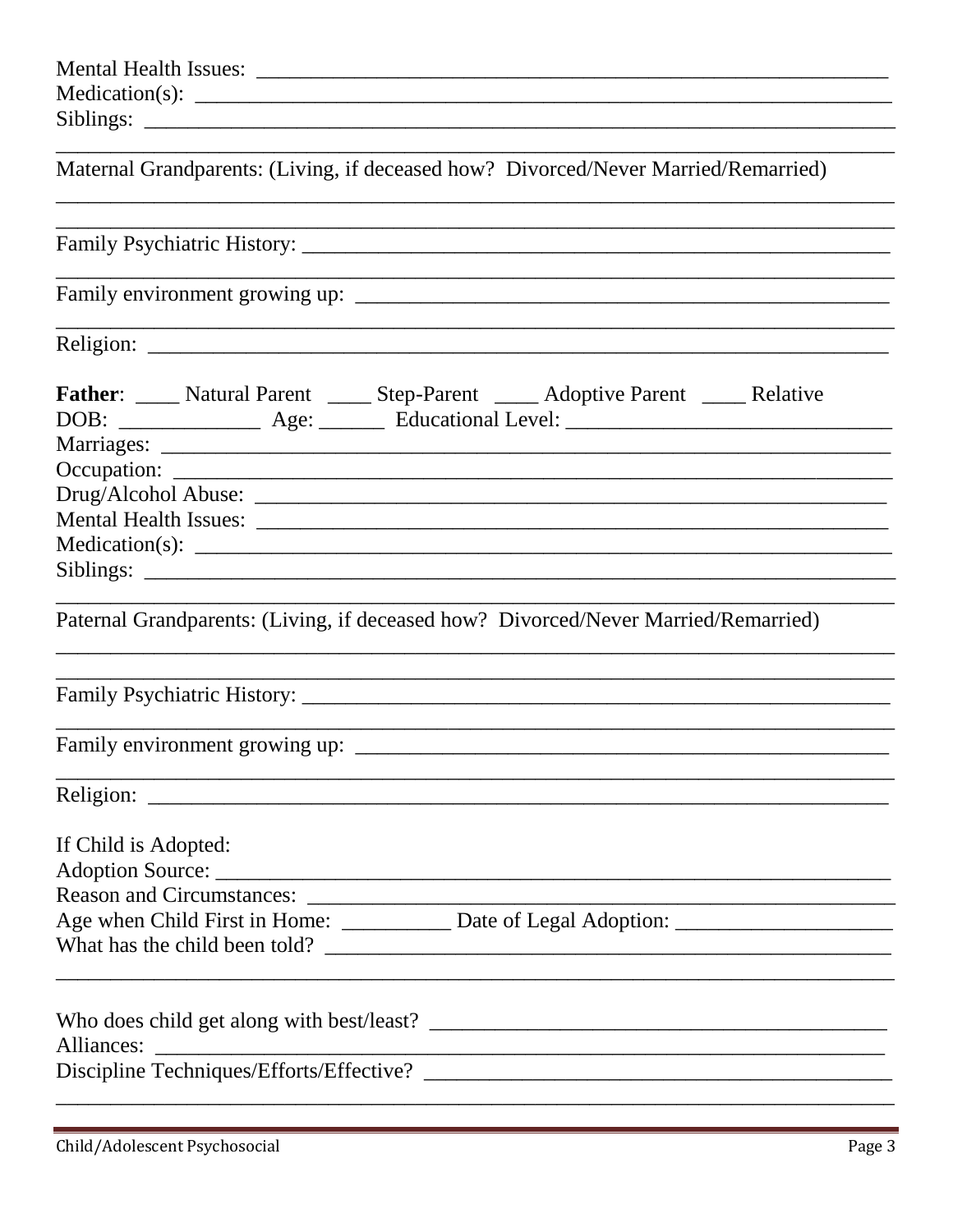| Religious or Spiritual Affiliations:                                                     |        |       |
|------------------------------------------------------------------------------------------|--------|-------|
| <b>LIVING ARRANGEMENTS:</b><br>Number of moves in child/s life:                          | Places | Dates |
| Present Home: ______ Renting ________ Buying<br>House <b>Manufacturer</b> Apartment      |        |       |
| If yes, with whom? $\qquad \qquad$                                                       |        |       |
|                                                                                          |        |       |
|                                                                                          |        |       |
| Was the child ever placed, boarded, or lived away from the family? _______ Yes ______ No |        |       |
| What are the major family stresses at the present time, if any?                          |        |       |
|                                                                                          |        |       |

# **Brothers and Sisters:** (indicate if step or half-brothers or step or half-sisters)

| <b>Name</b> | Age | <b>Sex</b> | <b>School or Occupation</b> | Present  <br>Grade | Living<br>at<br>Home<br>(Yes<br>or No) | <b>Drug</b><br><b>or</b><br><b>Alcohol</b><br><b>Use</b><br>(Yes or<br>No) | <b>Treated</b><br><b>Drug</b><br>or<br><b>Alcohol</b><br>(Yes or<br>No) |
|-------------|-----|------------|-----------------------------|--------------------|----------------------------------------|----------------------------------------------------------------------------|-------------------------------------------------------------------------|
|             |     |            |                             |                    |                                        |                                                                            |                                                                         |
|             |     |            |                             |                    |                                        |                                                                            |                                                                         |
|             |     |            |                             |                    |                                        |                                                                            |                                                                         |
|             |     |            |                             |                    |                                        |                                                                            |                                                                         |
|             |     |            |                             |                    |                                        |                                                                            |                                                                         |
|             |     |            |                             |                    |                                        |                                                                            |                                                                         |

Others living in the home (and their relationship):

| .,      |  |
|---------|--|
| ∼<br>∠. |  |
| ⌒<br>၁. |  |
| .       |  |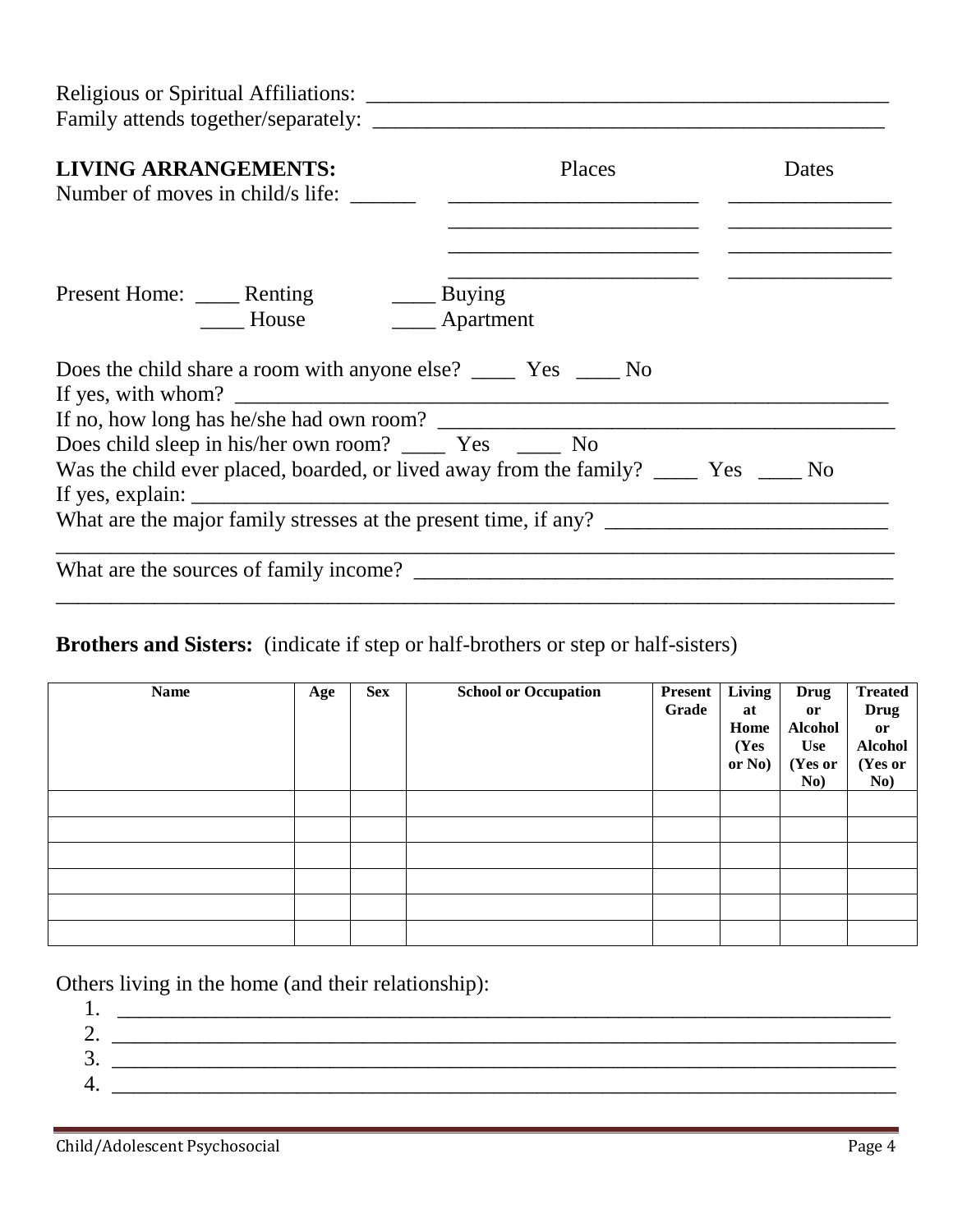List all other extended family members by their relation to the child who have drug and/or alcohol problems (legal or illegal), history of depression, self-destructive behavior, or legal problems:

| π.      |  |
|---------|--|
| ∠.      |  |
| ◠<br>J. |  |
|         |  |
| . .     |  |

### Health of Family Members: (excluding minor child to be seen)

| <b>Name</b> | <b>Relationship to Child</b> | <b>Type of Illness</b> | <b>When Occurred</b> | <b>Length of Illness</b> |
|-------------|------------------------------|------------------------|----------------------|--------------------------|
|             |                              |                        |                      |                          |
|             |                              |                        |                      |                          |
|             |                              |                        |                      |                          |
|             |                              |                        |                      |                          |

## **DEVELOPMENTAL HISTORY:**

| Prenatal – Child wanted? Yes                                   |  | Planned for? Nes |  |  | N <sub>0</sub> |
|----------------------------------------------------------------|--|------------------|--|--|----------------|
| Normal Pregnancy? _______ Yes ______ No                        |  |                  |  |  |                |
| Medical complications of mother during pregnancy? ________ Yes |  |                  |  |  |                |

Please describe nature of complications or illness mother had during pregnancy:

Was the father's family supportive and accepting during pregnancy? Describe any problems:

\_\_\_\_\_\_\_\_\_\_\_\_\_\_\_\_\_\_\_\_\_\_\_\_\_\_\_\_\_\_\_\_\_\_\_\_\_\_\_\_\_\_\_\_\_\_\_\_\_\_\_\_\_\_\_\_\_\_\_\_\_\_\_\_\_\_\_\_\_\_\_\_\_\_\_\_\_

\_\_\_\_\_\_\_\_\_\_\_\_\_\_\_\_\_\_\_\_\_\_\_\_\_\_\_\_\_\_\_\_\_\_\_\_\_\_\_\_\_\_\_\_\_\_\_\_\_\_\_\_\_\_\_\_\_\_\_\_\_\_\_\_\_\_\_\_\_\_\_\_\_\_\_\_\_ \_\_\_\_\_\_\_\_\_\_\_\_\_\_\_\_\_\_\_\_\_\_\_\_\_\_\_\_\_\_\_\_\_\_\_\_\_\_\_\_\_\_\_\_\_\_\_\_\_\_\_\_\_\_\_\_\_\_\_\_\_\_\_\_\_\_\_\_\_\_\_\_\_\_\_\_\_ \_\_\_\_\_\_\_\_\_\_\_\_\_\_\_\_\_\_\_\_\_\_\_\_\_\_\_\_\_\_\_\_\_\_\_\_\_\_\_\_\_\_\_\_\_\_\_\_\_\_\_\_\_\_\_\_\_\_\_\_\_\_\_\_\_\_\_\_\_\_\_\_\_\_\_\_\_

Was the mother's family supportive and accepting during pregnancy? Describe any problems: \_\_\_\_\_\_\_\_\_\_\_\_\_\_\_\_\_\_\_\_\_\_\_\_\_\_\_\_\_\_\_\_\_\_\_\_\_\_\_\_\_\_\_\_\_\_\_\_\_\_\_\_\_\_\_\_\_\_\_\_\_\_\_\_\_\_\_\_\_\_\_\_\_\_\_\_\_

## **BIRTH:**

|                                            |                   | Easy          |               | Difficult                |
|--------------------------------------------|-------------------|---------------|---------------|--------------------------|
| Full Term: Yes No                          |                   |               |               |                          |
| If premature, how early?                   |                   |               |               |                          |
| If overdue, how late?                      |                   |               |               |                          |
| Birth Weight: Pounds                       |                   | <b>Ounces</b> |               |                          |
|                                            |                   |               | Cesarean      | With Instruments         |
|                                            | <b>Head First</b> |               | <b>Breech</b> |                          |
| Was it necessary to give the infant oxygen |                   |               | Yes No        | If yes, how long: $\_\_$ |
| Did infant require blood transfusion?      |                   | Yes           | $\sim$ No     |                          |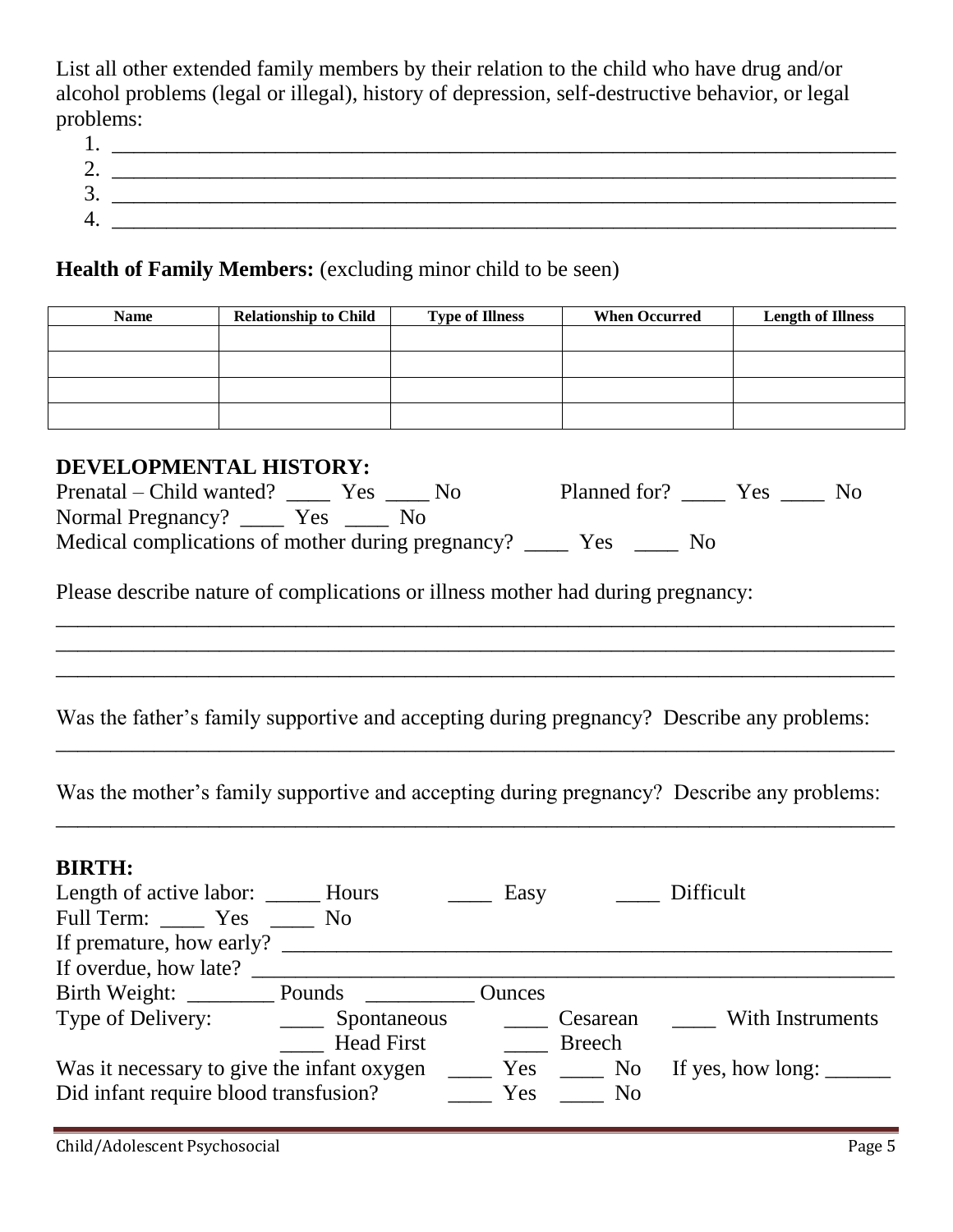| Did infant require special medical |                        |  |
|------------------------------------|------------------------|--|
| treatment?                         | Yes.<br>- No           |  |
| Did mother use alcohol/drugs       |                        |  |
| during pregnancy?                  | Yes.<br>N <sub>0</sub> |  |
| Did mother and baby bond?          | Yes<br>N <sub>0</sub>  |  |
| Comments:                          |                        |  |

#### **NEWBORN PERIOD:**

|                             |        |     |                | <b>How Long</b> |
|-----------------------------|--------|-----|----------------|-----------------|
| Irritability                |        | Yes | N <sub>0</sub> |                 |
| Vomiting                    |        | Yes | N <sub>o</sub> |                 |
| <b>Difficulty Breathing</b> |        | Yes | N <sub>o</sub> |                 |
| Difficulty Sleeping         |        | Yes | N <sub>0</sub> |                 |
| Convulsions/Twitching       |        | Yes | N <sub>0</sub> |                 |
| Colic                       |        | Yes | N <sub>o</sub> |                 |
| Normal Weight Gain          |        | Yes | N <sub>0</sub> |                 |
| Was Child Breast Fed        |        | Yes | N <sub>o</sub> |                 |
| Other:                      |        | Yes | N <sub>o</sub> |                 |
| Mood of Baby                | Cuddly |     | Aloof          | Pushed Away     |
| Comments:                   |        |     |                |                 |

## **AT WHAT AGE CHILD:**

|                                                                                                                                                                                                                                | Crawled before walking? Nes<br>N <sub>0</sub> |
|--------------------------------------------------------------------------------------------------------------------------------------------------------------------------------------------------------------------------------|-----------------------------------------------|
| Walked: New York and the Communication of the Communication of the Communication of the Communication of the Communication of the Communication of the Communication of the Communication of the Communication of the Communic |                                               |
| Spoke Single Words:                                                                                                                                                                                                            |                                               |
|                                                                                                                                                                                                                                |                                               |
|                                                                                                                                                                                                                                | Easy _____ Difficult Explain:                 |
|                                                                                                                                                                                                                                |                                               |
|                                                                                                                                                                                                                                |                                               |
|                                                                                                                                                                                                                                |                                               |
| Primary Caretaker(s): $\_\_$                                                                                                                                                                                                   |                                               |

\_\_\_\_\_\_\_\_\_\_\_\_\_\_\_\_\_\_\_\_\_\_\_\_\_\_\_\_\_\_\_\_\_\_\_\_\_\_\_\_\_\_\_\_\_\_\_\_\_\_\_\_\_\_\_\_\_\_\_\_\_\_\_\_\_\_\_\_\_\_\_\_\_\_\_\_

## **EARLY SOCIAL DEVELOPMENT:**

Relationship to siblings and peers:

\_\_\_\_ have a best friend, for how long? \_\_\_\_\_\_\_\_\_\_\_\_\_\_\_\_\_\_ \_\_\_\_\_ Individual Play \_\_\_\_\_\_ Group Play<br>Competitive \_\_\_\_\_\_ Cooperative  $\frac{1}{\sqrt{2\pi}}$  Competitive Leadership Role <u>I</u> Follower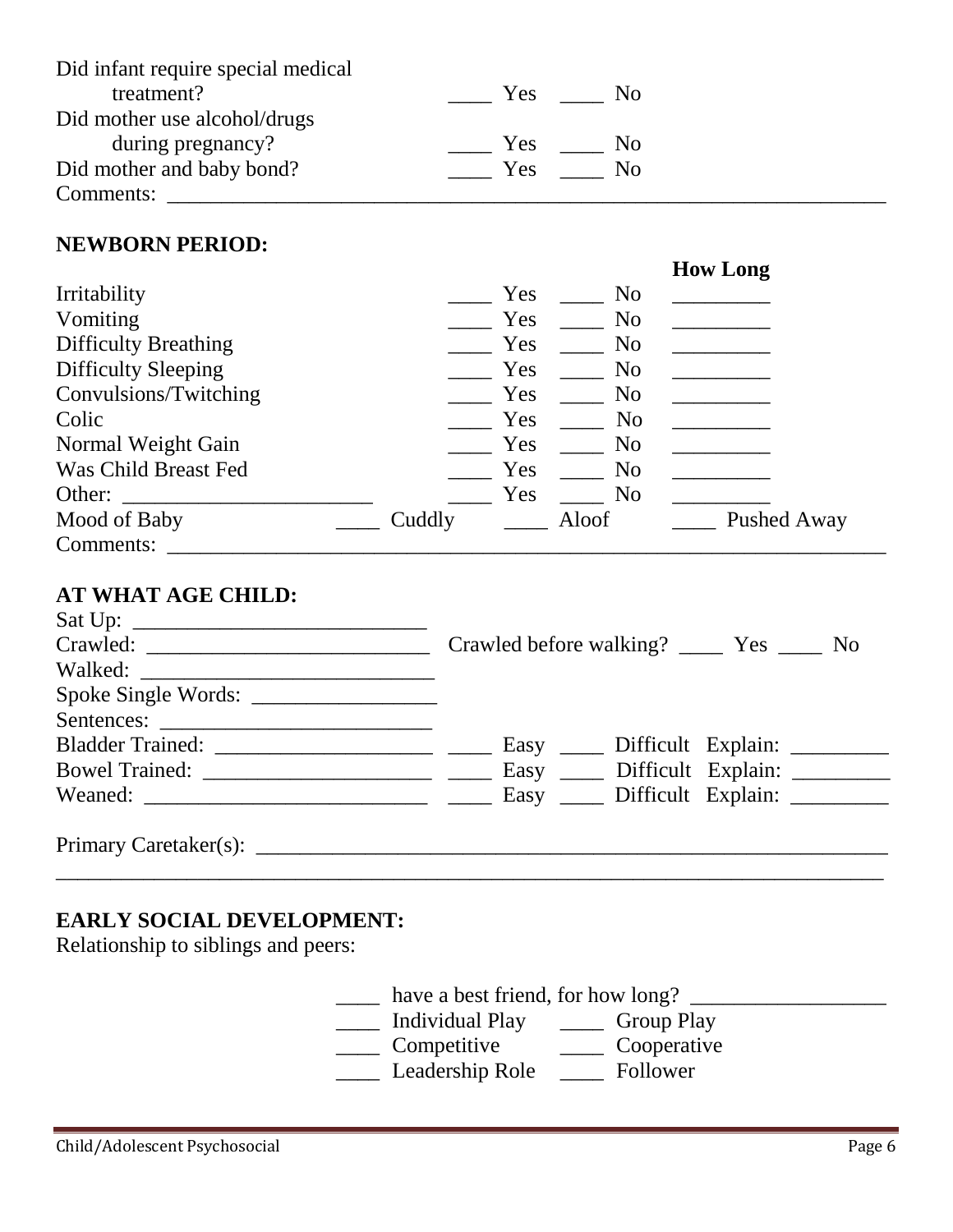Describe any concerning habits, fears, or unusual behaviors your child has now or had in the past: \_\_\_\_\_\_\_\_\_\_\_\_\_\_\_\_\_\_\_\_\_\_\_\_\_\_\_\_\_\_\_\_\_\_\_\_\_\_\_\_\_\_\_\_\_\_\_\_\_\_\_\_\_\_\_\_\_\_\_\_\_\_\_\_\_\_\_\_\_\_\_\_

\_\_\_\_\_\_\_\_\_\_\_\_\_\_\_\_\_\_\_\_\_\_\_\_\_\_\_\_\_\_\_\_\_\_\_\_\_\_\_\_\_\_\_\_\_\_\_\_\_\_\_\_\_\_\_\_\_\_\_\_\_\_\_\_\_\_\_\_\_\_\_\_\_\_\_\_\_

 $\frac{1}{2}$  ,  $\frac{1}{2}$  ,  $\frac{1}{2}$  ,  $\frac{1}{2}$  ,  $\frac{1}{2}$  ,  $\frac{1}{2}$  ,  $\frac{1}{2}$  ,  $\frac{1}{2}$  ,  $\frac{1}{2}$  ,  $\frac{1}{2}$  ,  $\frac{1}{2}$  ,  $\frac{1}{2}$  ,  $\frac{1}{2}$  ,  $\frac{1}{2}$  ,  $\frac{1}{2}$  ,  $\frac{1}{2}$  ,  $\frac{1}{2}$  ,  $\frac{1}{2}$  ,  $\frac{1$ 

\_\_\_\_\_\_\_\_\_\_\_\_\_\_\_\_\_\_\_\_\_\_\_\_\_\_\_\_\_\_\_\_\_\_\_\_\_\_\_\_\_\_\_\_\_\_\_\_\_\_\_\_\_\_\_\_\_\_\_\_\_\_\_\_\_\_\_\_\_\_\_\_\_\_\_\_\_

| Strengths: |
|------------|
|------------|

Weaknesses:

## **EDUCATIONAL HISTORY:**

Number of schools child has attended: \_\_\_\_\_\_\_\_\_\_\_\_\_\_

| Name of School | City/State | From/To | <b>Grades Completed</b><br>At This School |
|----------------|------------|---------|-------------------------------------------|
|                |            |         |                                           |
|                |            |         |                                           |
|                |            |         |                                           |

|                                                                   |  |     |                     | N <sub>0</sub> |
|-------------------------------------------------------------------|--|-----|---------------------|----------------|
| Did child have any specific learning difficulties?                |  | Yes |                     | N <sub>o</sub> |
| If yes, describe: $\_\_$                                          |  |     |                     |                |
| Has child ever been identified as emotionally disturbed by        |  |     |                     |                |
| school personnel?                                                 |  |     | Yes                 | N <sub>0</sub> |
| If yes, please describe:                                          |  |     |                     |                |
| Has child ever had a tutor or other special help with schoolwork? |  |     | <b>Solution</b> Yes | N <sub>0</sub> |
| Does child attend school on a regular basis?                      |  |     | $Yes$ $\qquad$      | <b>No</b>      |
| Does child appear motivated for school?                           |  |     | $Yes$ $\qquad$      | N <sub>0</sub> |
| Has child ever been suspended or expelled?                        |  |     | Yes                 | N <sub>0</sub> |

## **ACADEMIC PERFORMANCE:**

| Highest grade on last report card?                    | Lowest grade on last report card?                                                                                   |
|-------------------------------------------------------|---------------------------------------------------------------------------------------------------------------------|
| Favorite subject(s): $\_\_$                           |                                                                                                                     |
| Least favorite subject(s): $\_\_$                     |                                                                                                                     |
| Does child participate in extracurricular activities? | Yes No                                                                                                              |
| If yes, which activities?                             |                                                                                                                     |
| In school, how many friends does child have?          | $\frac{1}{\sqrt{1-\frac{1}{2}}}$ a lot $\frac{1}{\sqrt{1-\frac{1}{2}}}$ a few $\frac{1}{\sqrt{1-\frac{1}{2}}}$ none |
| What are child's educational aspirations?             | ______ quit school                                                                                                  |
|                                                       | graduate from high school                                                                                           |
|                                                       | _____ go to college                                                                                                 |